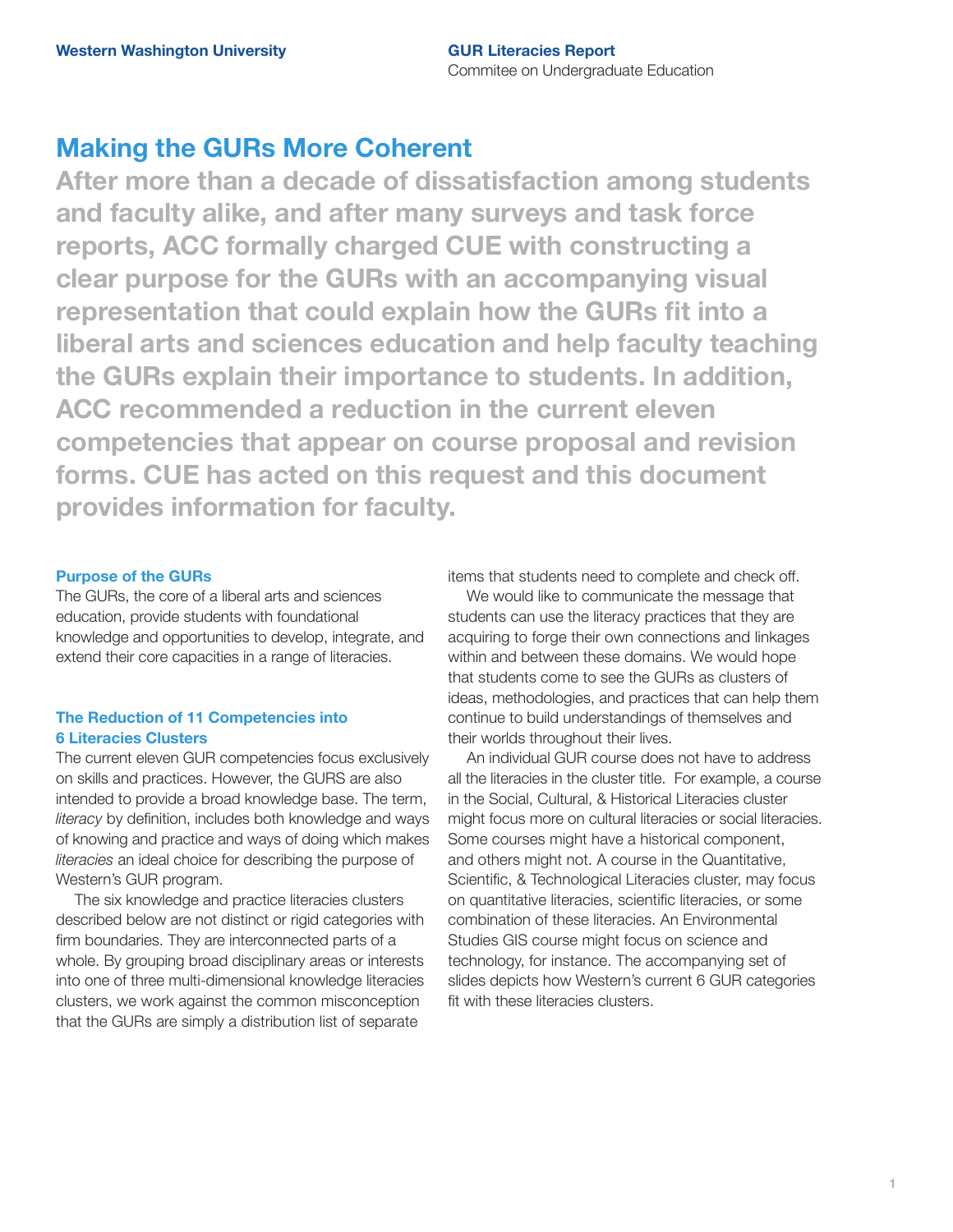

### **Core Knowledge Literacies Clusters**

Courses in the 3 knowledge clusters include courses from multiple disciplines that develop and extend content knowledge in three broad areas:

### • Social, Cultural & Historical Literacies

Typically, courses from the HUM and SSC GURs. This cluster also includes many ACGM and BCGM courses (or soon to be DEJ courses).

Courses in this cluster focus on the foundational knowledge and aesthetic, theoretical, and methodological approaches for studying the diversity of human experience.

## • Civic, Ethical, & Environmental Literacies

Typically, courses from SSC, SCI, as well as some HUM GURs. This cluster also includes many ACGM and BCGM courses (or soon to be DEJ courses).

Courses in this cluster focus on knowledge of humans, their value systems, their organizations and contexts, and/or their place in the natural environment.

• Quantitative, Scientific, & Technological Literacies

Typically, courses from the QSR, SCI, and SSC GURs.

Courses in this cluster focus on quantitative and symbolic reasoning and theoretical, methodological, experimental, and technological approaches for studying the physical and biological world.

## **Core Practices Literacies Clusters**

Together, all GUR courses work to develop and extend students' core capacities in a range of practices. The amount of time different courses spend on helping students acquire different literacy practices will vary, and some GUR courses will focus more deliberately on specific literacy practices than others. For example, many COM courses focus explicitly on helping students learn and acquire different kinds of communicative and interpretive practices. Com courses are also likely to focus on one or more of the other practices clusters.

### • Communicative & Interpretive Literacies

These literacy practices focus on reading, interpreting, and communicating information through oral, print, & digital media and genres for audiences, both specialized and general.

### • Creative & Problem-Solving Literacies

These literacy practices focus on methods for solving complex problems, generating and designing innovative ideas, and creating aesthetically engaging works.

### • Critical & Reflective Literacies

These literacy practices include evaluating and contextualizing sources and information, applying various theoretical frameworks to examine and/ or evaluate texts, knowledge, and truth claims, and identifying and examining one's own (and other's) assumptions, values, and beliefs.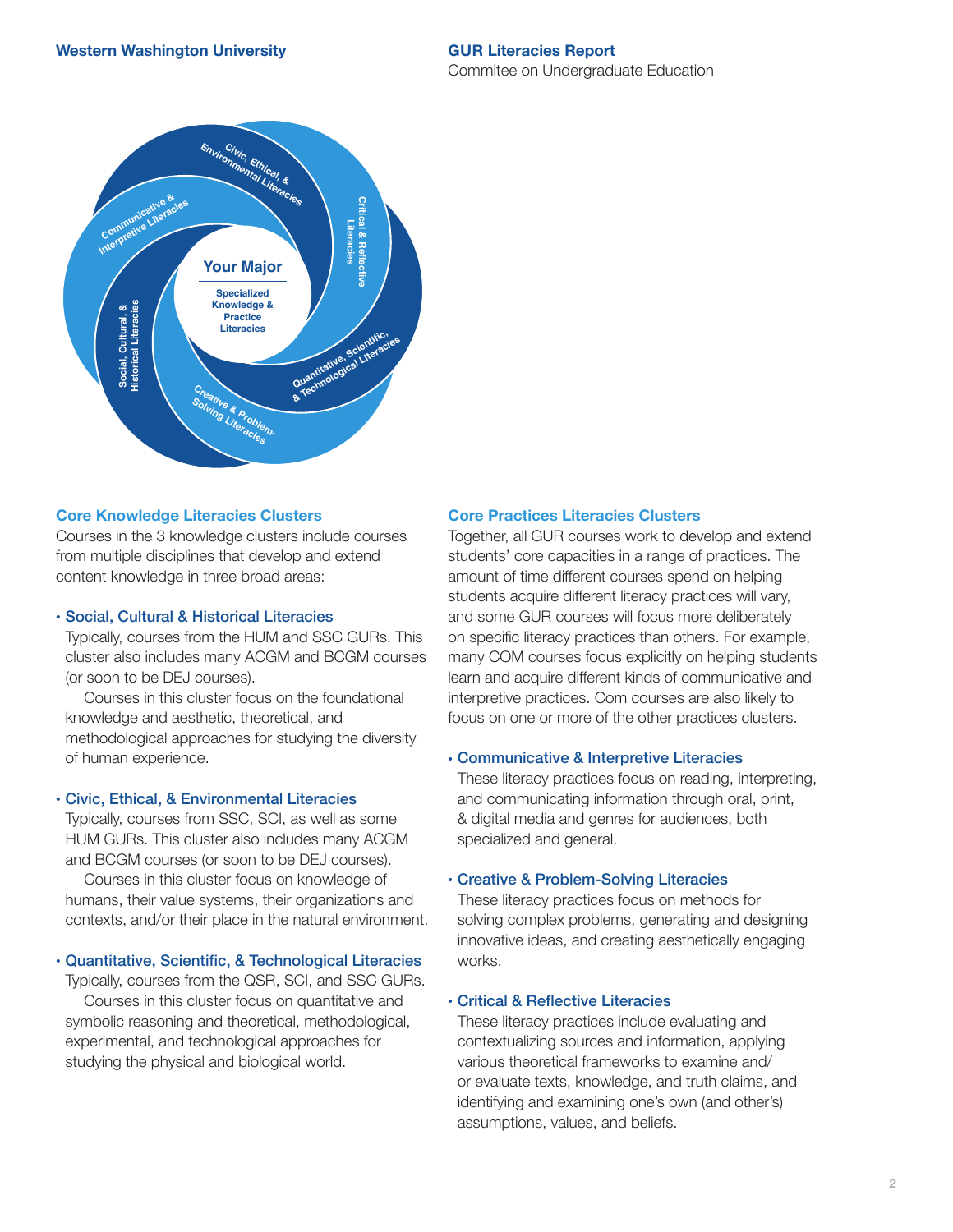# **How will this impact you?**

**These changes should not affect the way that faculty teach their courses. Most faculty already include statements about the purpose of the GURs and indicate the competencies their course addresses. The shift to knowledge and practice literacies simply asks faculty to include the GUR visual with the appropriate clusters highlighted and a brief explanation of how the course speaks to these clusters.** 

**When proposing new or revised GUE courses, faculty will now designate knowledge and practice literacies rather than competencies beginning in 2020–2021.**

### **Proposing new and revised GUR courses in Curriculog (starting in 2020–2021).**

- Faculty indicate one of the three knowledge literacy clusters the proposed course fulfills.
- Faculty indicate one to three practice literacy clusters the proposed course addresses and explain how these practice literacies will be evaluated.
- Some Com courses such as English 101, for example, may only focus on practice literacies.

## **Communicating the purpose of the GURs to students**

- Include a reminder of the purpose of the GURs and a statement about how your course contributes to this purpose on your syllabus.
- Include the visual PPT image of the GUR literacies clusters with the appropriate knowledge and practice literacy sections shaded on your syllabus. By including the rosette of literacies, we remind students that GUR courses are part of an integrated cluster of knowledge and practices, not isolated disciplinary silos. We also show their relationship to the major.